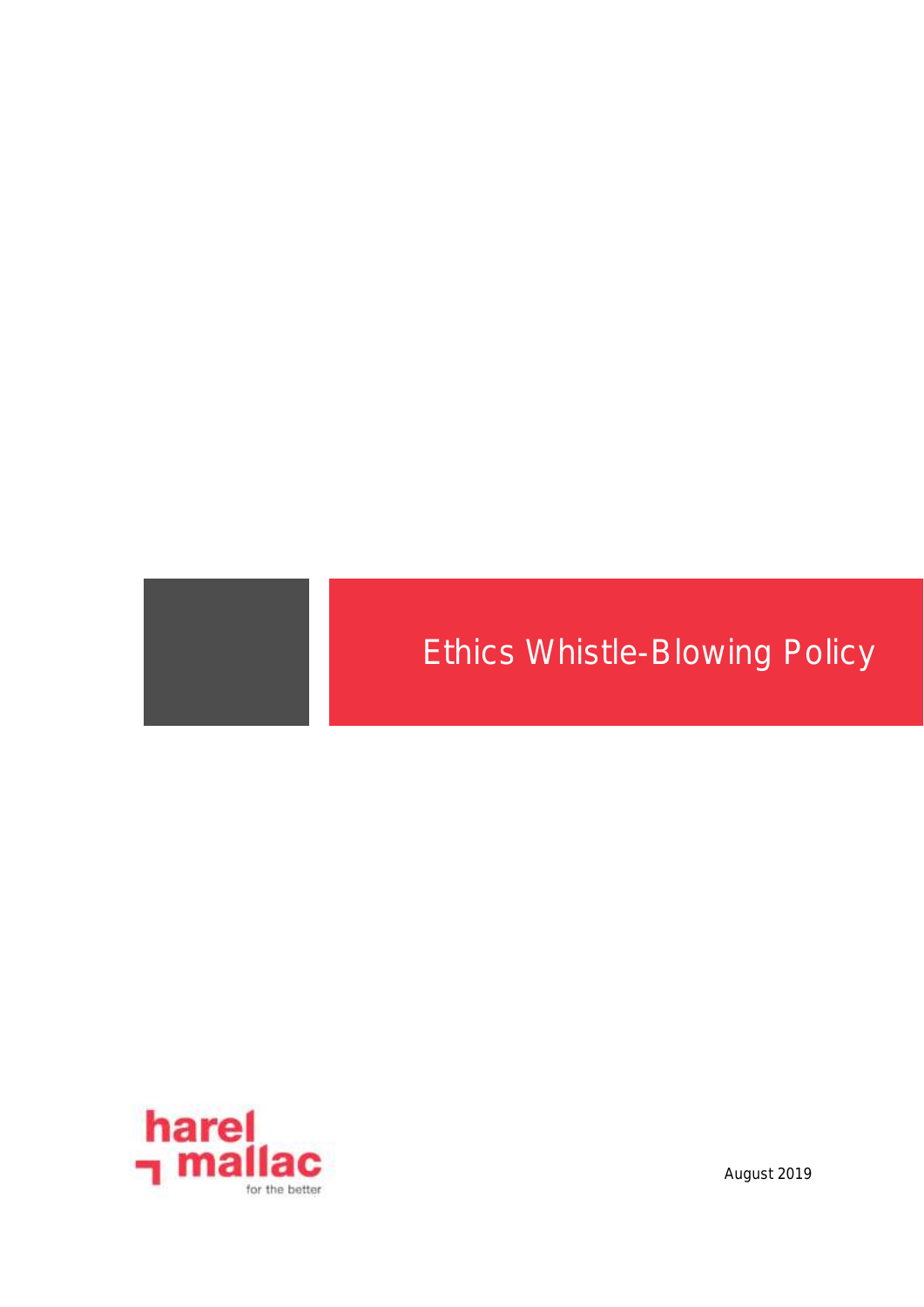## 1. Introduction

What is whistleblowing? - An individual is said to "blow the whistle" when he/she voices out an issue which relates to suspected unethical or unlawful behaviour in an organisation.

In the Harel Mallac Group, we encourage our employees and stakeholders to raise serious concerns that they have regarding the Group's integrity in doing business, rather than overlooking a problem or "blowing the whistle outside" of the organisation to a third party.

We realise that, although employees are often the first to realise that something wrong is happening in an organisation, they often do not express their concerns, as they fear retribution or that it would be disloyal to their colleagues or management. This is why we have adopted this whistle-blowing policy and procedure.

### 2. Objectives

- To encourage stakeholders to voice out concerns and report unethical practices.
- m To provide proper channels and procedures for raising concerns.
- m To reassure stakeholders that they are protected from potential retaliation or victimisation, if they have a reasonable belief that they have made a truthful disclosure.

### 3. Scope

This Policy applies to all employees, directors, business partners and stakeholders of Harel Mallac Group and its subsidiaries.

## 4. Types of Concerns<sup>1</sup>

- n Breach of a legal requirement.
- Failure to comply with occupational health and safety regulations. m
- n Damage to the natural environment.
- m Sexual, physical, moral or other abuse in the context of work.
- m. Other unethical conduct covered in our Code of Ethics.

## 5. Confidentiality

The Board of Directors ensures that all concerns received are treated in strict confidentiality, including regarding the identity of the whistle-blower. One should note the following before reporting a concern:<br> **1** one must have a reasonable belief that the information he/she are reporting is true.

- one must have a reasonable belief that the information he/she are reporting is true,
- n one must not knowingly make false allegations,
- n one must not seek any personal gain in making such report.

As expressed in the Code, employees who have made a report in good faith should not fear retaliation or victimisation (including informal pressures). The Board of Directors will take appropriate action to protect the person who has raised a concern in good faith.

On the other hand, to protect the integrity of the Group and its employees, unfounded or anonymous reports will immediately be discarded, and legal or disciplinary action may be taken.

#### 6. Raising a Concern

When? - At Harel Mallac, we wish to know immediately about any breach or potential breach of our Code of Ethics or any unlawful or unethical behaviour, financial malpractice and/or any activity that poses a danger to our employees or our social and natural environment. Failure to report is itself a violation of the Code.

To whom? - As recommended in the Code, the first option for an employee is to raise concerns with his/her Head of Business, who will in turn take action that he/she feels is in the best interest of the

l

<sup>&</sup>lt;sup>1</sup> Other reporting procedures are available to employees through the Employee Handbook, e.g. grievance procedures that relate to complaints about their own employment conditions.